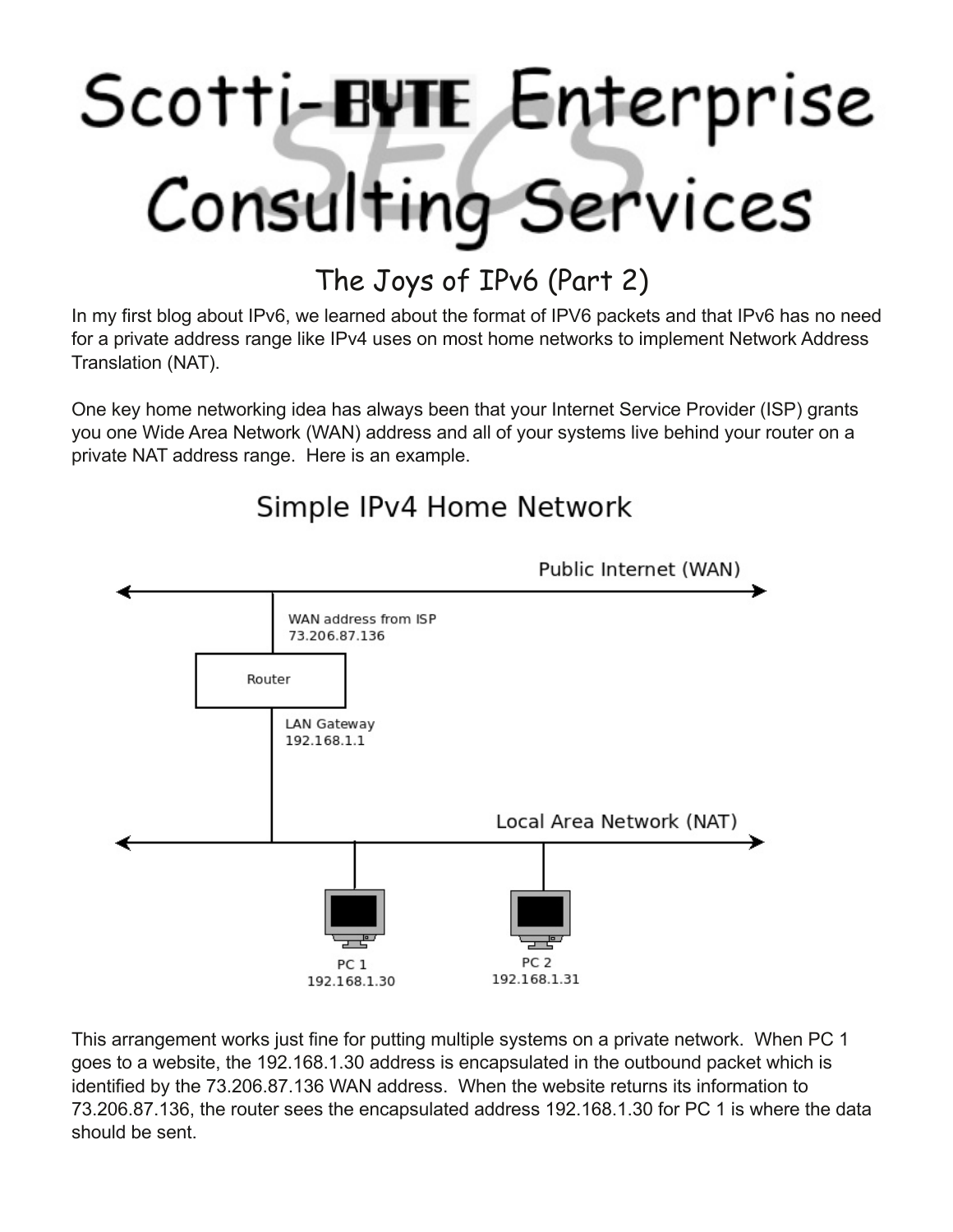This works fine when the main purpose of the network is to communicate outward. However, if the purpose is to have a server (perhaps PC 2) where a user from outside the network initiates a connection, this is where things get more complicated.

Perhaps a good example of this need is a camera on my network which requires connection initiated by a "cloud" based service such as Amazon. To achieve this in an IPv4 network, you enter a port forwarding rule on the router. On the Ubiquiti Unifi routers, a typical port forward rule looks like this:

| EDIT PORT FORWARD RULE - DRIVEWAY CAMERA |                                    |                                  |
|------------------------------------------|------------------------------------|----------------------------------|
| Name                                     | Driveway Camera                    |                                  |
| Enabled                                  | Enable this port forward rule<br>⊻ |                                  |
| Interface                                | ● WAN ● WAN2 ● Both                |                                  |
| From                                     | • Anywhere Limited                 |                                  |
| Port                                     | 50040                              | <b>UPDATE FORWARD PORT</b><br>G) |
| Forward IP                               | 192.168.30.40                      |                                  |
| Forward Port                             | 554                                |                                  |
| Protocol                                 | • Both • TCP • UDP                 |                                  |
| Logs                                     | Enable logging                     |                                  |
|                                          |                                    |                                  |
| SAVE<br>CANCEL                           |                                    |                                  |
|                                          |                                    |                                  |

Notice that this rule says that if something from the outside requests connection to TCP or UDP port number 50040, then it will be routed to the device on the private LAN at 192.168.30.40 and will be routed to port 554. Port 554 is what cameras use for the Real Time Streaming Protocol (RTSP) and it uses port 554 by convention.

The problem with this arrangement is that since I have only one WAN address that my ISP grants me, in order to make port forward rules for many cameras, I need to use one unique port number on the outside for each camera on the inside, since each camera has a different private LAN address.

Port forward rules like this get converted to WAN IN interface router rules on a router. This works pretty well until you realize that having one WAN address from your ISP complicates things like offering multiple web servers that someone may connect to from the public Internet. Web server protocol for HTTP uses port 80 and HTTPS uses port 443.

This means that you need to use URL redirection at the Domain Name Server (DNS) level to provide a simple URL to end users in conjunction with port forwarding rules.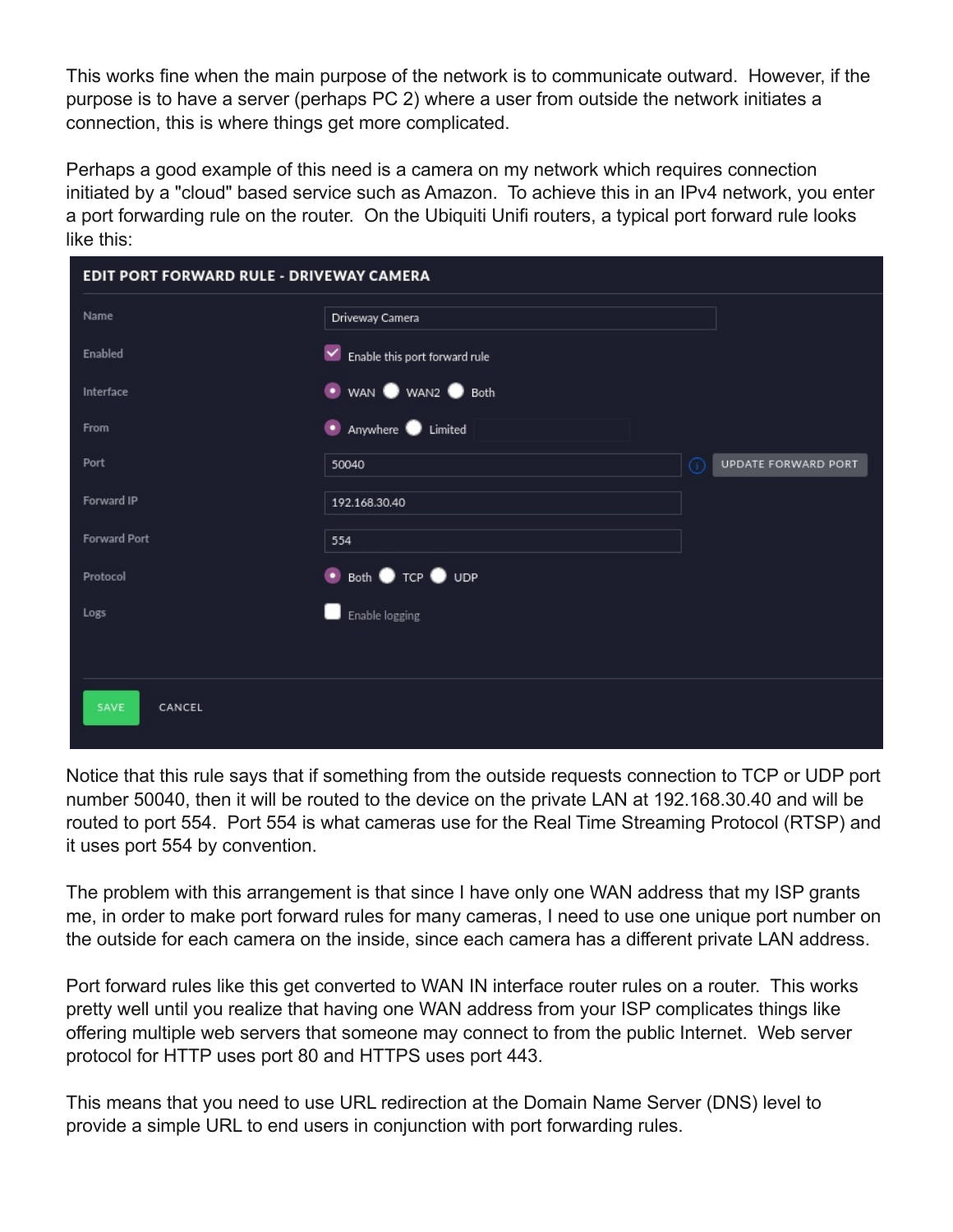An example might be:

https://www.mydomain.com/ ----> https://73.206.87.136.7000

and the port forward rule for this would take port 7000 and forward the connection to a private address of 192.168.1.30:443 so that it goes to the right web server at the right port.

likewise, if you have a second web server:

https://mysite2.mydomain.com/ ---> https://73.206.87.136:7001

and the port forward rule for this would take port 7001 and forward the connection to a different private address of 192.168.1.31:443 so that it also makes a connection, but to a different server.

The URL redirection to the WAN address is messy and there are several security programs that flag or deny access to "redirections" like this.

With IPv6, instead of having only one WAN address granted to your router, you receive an IPv6 prefix delegation. This occurs at the router WAN Interface and looks like this on Unifi.

| $\mathbf{U}$             | <b>UniFi Network</b>                   |                            |                                                                |
|--------------------------|----------------------------------------|----------------------------|----------------------------------------------------------------|
| $^{\circledR}$           | <b>SETTINGS</b>                        | <b>Networks</b>            |                                                                |
| $\underline{\mathbb{d}}$ | <b>Try New Settings</b><br><b>BETA</b> | <b>EDIT NETWORK - WAN</b>  |                                                                |
| $^{\circledR}$           | <b>Site</b>                            | Name                       | WAN                                                            |
|                          | <b>Wireless Networks</b>               | Purpose                    | Corporate Guest WAN VLAN Only Remote User VPN Site-to-Site VPN |
| $\odot$                  | <b>Networks</b>                        | Network Group              | WAN WAN2                                                       |
| 9                        | Routing & Firewall                     | Port                       | WAN1                                                           |
| $\circlearrowright$      | <b>Threat Management</b> BETA          | IPV4                       |                                                                |
|                          | <b>DPI</b>                             | <b>Connection Type</b>     | Using DHCP $\sim$                                              |
| $\circledcirc$           | <b>Guest Control</b>                   | IPV6                       |                                                                |
|                          | Profiles                               | <b>Connection Type</b>     |                                                                |
|                          | Services                               |                            | Using DHCPv6 $\sim$                                            |
|                          | <b>User Groups</b>                     | Prefix Delegation Size     | $56\frac{8}{9}$                                                |
|                          | Controller                             | <b>COMMON SETTINGS</b>     |                                                                |
|                          | User Interface                         | <b>DNS Server</b>          | 1.1.1.1<br>1.0.0.1                                             |
|                          | <b>Notifications</b>                   | <b>DHCP Client Options</b> | $+$ ADD DHCP OPTION                                            |
|                          | <b>Elite Device</b>                    | Use VLAN ID                | $2 \frac{m}{m}$                                                |
|                          | Maintenance                            | <b>Smart Queues</b>        | Enable Smart Queues                                            |
|                          | Backup                                 |                            |                                                                |
| $\mathbb{F}$             |                                        | SAVE<br>CANCEL             |                                                                |

So, to turn on IPv6 for your WAN connection, you change the IPv6 connection type from "NONE" to using DHCPv6. The prefix delegation size can be as small as 1 and as large as 64. 64 means that you are asking for a pool of addresses that is 2\*\*64 number of nodes. Typically, most ISPs standardize on a prefix delegation size of 56 meaning that each ISP user can have 2\*\*56 unique IPv6 addresses at their disposal or 4,722,366,482,869,645,213,696 addresses. This may seem unbelievably huge and wasteful until you realize that the entire 128 bit IPv6 address range actually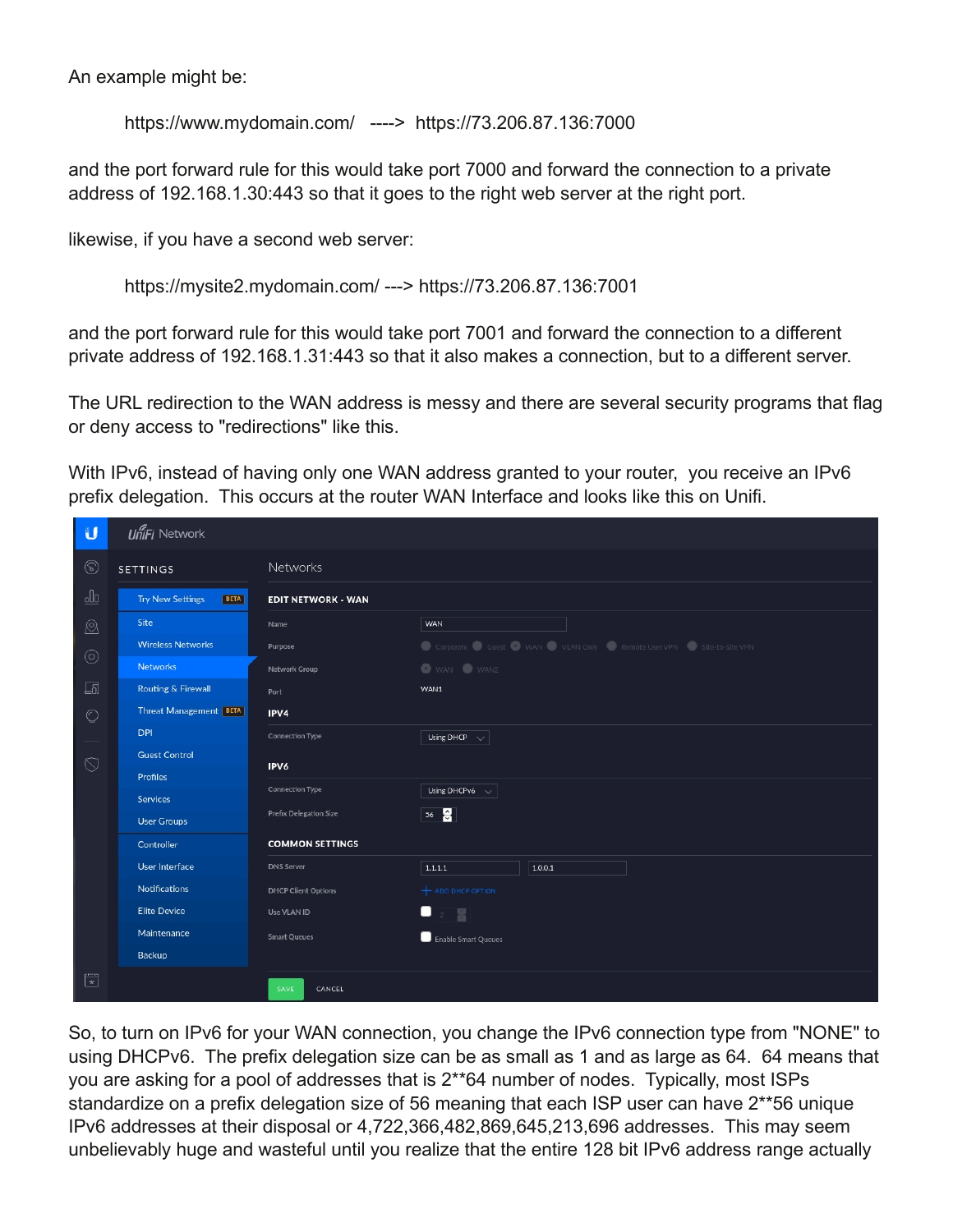makes that number look small. The total number of IPv6 addresses is:

340,282,366,920,938,463,463,374,607,431,768,211,456

The total number of IPv4 addresses is 2\*\*32 which is:

#### 4,294,967,296

IPv6 has been around for 20 years now and operating systems like Windows, Mac OSX, Linux, IOS, and Android have had compatibility for IPv6 built in for most of that time. In addition to that, most ISPs have had IPv6 in operation for years. Almost all routers have IPv6 support.

The world is running out of IPv4 addresses. For now, most new public servers coming online have both IPv4 and IPv6 addresses. The two protocols are entirely different. One cannot talk to the other. For that reason, since most OS support both protocols, the tendency is to offer services on both interfaces.

This is coming to an end though. Once the IPv4 address pool is exhausted, new servers will come online with only IPv6. Similarly, since so much of the world runs on IPv4, you need to continue to run it on your network for the foreseeable future. There is no impact of running both IPv4 and IPv6 on your home network together. Eventually, everyone will move over to IPv6. How long this will take is very hard to say.

So, besides turning on IPv6 on your WAN connection as shown above, you need to enable IPv6 on your LAN network. In Unifi, this is done by going to settings, and editing your LAN network and then going to configure IPV6 Network. Simply change your IPv6 Interface type from "NONE" to "Prefix Delegation".

| CONFIGURE IPV6 NETWORK $\vee$    |                                  |
|----------------------------------|----------------------------------|
| IPv6 Interface Type              | None Static Prefix Delegation    |
| IPv6 Prefix Delegation Interface | WAN WAN2                         |
| IPv6 RA                          | Enable IPv6 Router Advertisement |
| <b>IPv6 RA Priority</b>          | • High • Medium • Low            |
| <b>DHCPv6 Range</b>              | $-$ :7d1<br>$\mathbb{Z}^2$       |
| <b>DHCPv6/RDNSS DNS Control</b>  | Auto Manual                      |

That is all there is to it for the most part. The "RDNSS" is Neighbor Discovery Protocol and it is a protocol in IPv6 that is responsible for the configuration of local computers, domain servers and gateways used to communicate over IPv6.

Whenever you connect to a website from now on, your computer may use either IPv4 or IPv6, depending on the available connection. When you are on an IPv4 network LAN where the router WAN interface has been enabled for IPv6, but not the LAN, you will see your network interface reporting like the following.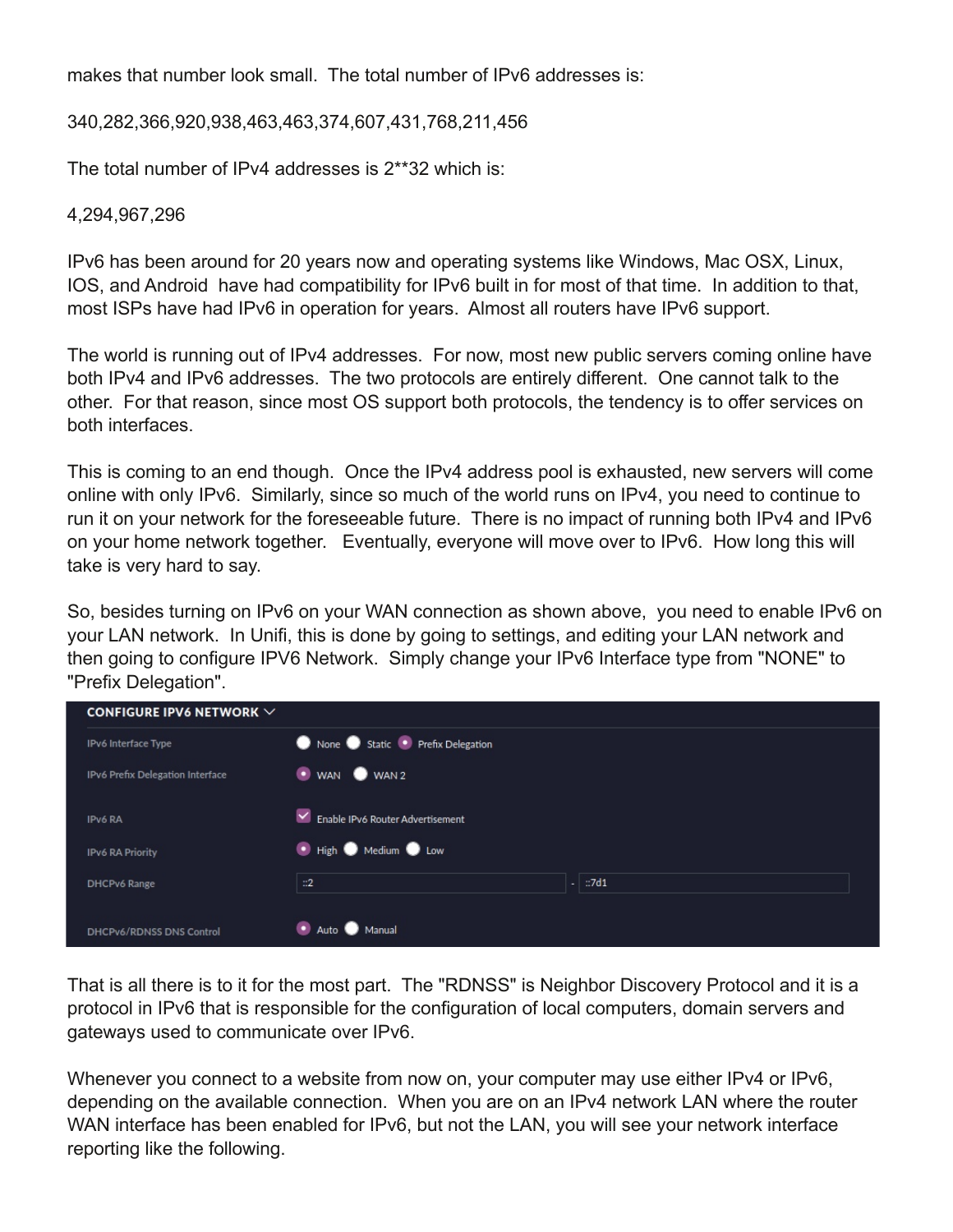

Although there is an entry above for IPv6, it begins with an FE80 which is a "Link Local" address and it is what the router uses to find your system and if you had IPv6 enabled on your LAN, it would be what one LAN based IPv6 system would use to talk to another IPv6 system on your LAN.

Once you enable IPv6 on your LAN segment as descibed above, those addresses will look like this:



As you can see, I have not only the internal FE80 LAN address, but I also have the Global 2601 address and the multicast/anycast IPv6 address. Every IPv6 receives a global address which allows that system to communicate on the Public Internet without any need for a private address range or "NAT". That being said, Link Local addresses still exist as mentioned above.

Since every system on the LAN already has a global address in IPv6, there is no reason for port forwarding rules which were designed for Network Address Translation (NAT). This does not mean that every system on the LAN is exposed to the Internet. The router is still a Firewall and so you must create a router firewall WAN IN rule to make a system accessible. These are located under settings, Routing & Firewall, Firewall, Rules IPv6:

| U           | UniFj Network                          |                   |                   |                |             |                                    |                 |                 |                  |                               |                           |                    |                                  |
|-------------|----------------------------------------|-------------------|-------------------|----------------|-------------|------------------------------------|-----------------|-----------------|------------------|-------------------------------|---------------------------|--------------------|----------------------------------|
| $\circledS$ | <b>SETTINGS</b>                        |                   |                   |                |             | <b>STATIC ROUTES</b>               | <b>FIREWALL</b> |                 | PORT FORWARDING  | <b>GEOIP FILTERING [BETA]</b> |                           |                    |                                  |
| <u>o0o</u>  | <b>BETA</b><br><b>Try New Settings</b> |                   |                   |                |             | Rules IPv4                         |                 | Rules IPv6      | Groups           | Settings                      |                           |                    |                                  |
| ®           | Site                                   |                   |                   |                |             |                                    |                 |                 |                  |                               |                           |                    |                                  |
|             | <b>Wireless Networks</b>               | WAN IN            | WAN OUT           | WAN LOCAL      | LAN IN      | LAN OUT                            | LAN LOCAL       | <b>GUEST IN</b> | <b>GUEST OUT</b> | <b>GUEST LOCAL</b>            |                           |                    |                                  |
| $\odot$     | <b>Networks</b>                        |                   | <b>RULE INDEX</b> | <b>ENABLED</b> | <b>NAME</b> |                                    |                 | <b>ACTION</b>   | <b>PROTOCOL</b>  | <b>SOURCE</b>                 | <b>DESTINATION</b>        | <b>ACTIONS</b>     |                                  |
| <b>国</b>    | <b>Routing &amp; Firewall</b>          | $\Leftrightarrow$ | 2500              | $\checkmark$   |             | Allow Inbound to Jitsi             |                 | Accept          | All              |                               | Groups: Jitsi Jitsi-ports | $\mathscr{P}$ EDIT | <b>IN</b> DELETE                 |
|             |                                        |                   | 3003              | $\checkmark$   |             | allow established/related sessions |                 | Accept          | All              |                               |                           |                    | $\mathscr{P}$ fort $\Box$ delete |
| $\circ$     | Threat Management   BETA               |                   | 3004              | $\checkmark$   |             | drop invalid state                 |                 | Drop            | All              |                               |                           |                    | $\ell$ EDIT IT DELETE            |
|             | <b>DPI</b>                             |                   |                   |                |             |                                    |                 |                 |                  |                               |                           |                    |                                  |
| $\sim$      | <b>Guest Control</b>                   |                   | + CREATE NEW RULE |                |             |                                    |                 |                 |                  |                               |                           |                    |                                  |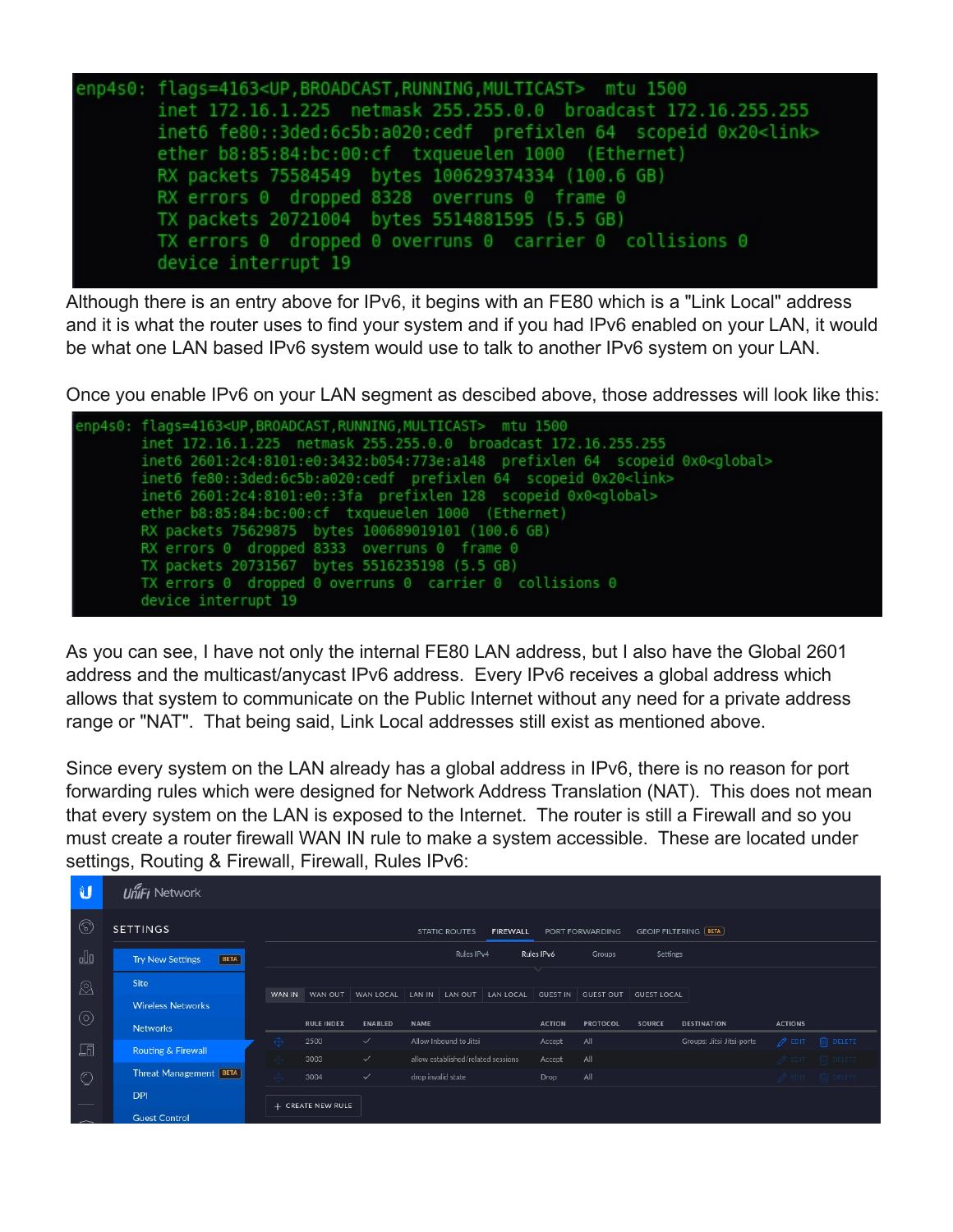In my exmple below, I have a Jitsi server running on an LXC container on my VLAN 80 network where I have enabled IPv6. This is the inbound IPv6 router rule:

| υ                         | <b>UniFi Network</b>            |                                           |                                                             |  |  |  |  |
|---------------------------|---------------------------------|-------------------------------------------|-------------------------------------------------------------|--|--|--|--|
| ⊛                         | <b>SETTINGS</b>                 | <b>EDIT RULE - ALLOW INBOUND TO JITSI</b> |                                                             |  |  |  |  |
| <u>oOo</u>                | <b>Try New Settings</b><br>BETA | Name                                      | Allow Inbound to Jitsi                                      |  |  |  |  |
| ®                         | Site                            | Enabled                                   | ON                                                          |  |  |  |  |
| $^{\circ}$                | <b>Wireless Networks</b>        | <b>Rule Applied</b>                       | Before predefined rules <b>O</b> After predefined rules     |  |  |  |  |
|                           | <b>Networks</b>                 | Action                                    | Reject Accept<br><b>Drop</b>                                |  |  |  |  |
| $\sqrt{5}$                | <b>Routing &amp; Firewall</b>   | <b>IPv6 Protocol</b>                      | All                                                         |  |  |  |  |
| $\circlearrowright$       | Threat Management [BETA]        |                                           | <b>TCP</b>                                                  |  |  |  |  |
|                           | <b>DPI</b>                      |                                           | <b>UDP</b><br>TCP and UDP                                   |  |  |  |  |
|                           | <b>Guest Control</b>            |                                           | <b>ICMPv6</b>                                               |  |  |  |  |
| $\heartsuit$              | <b>Profiles</b>                 |                                           | Choose a protocol by name<br>AH<br>$\checkmark$             |  |  |  |  |
|                           | <b>Services</b>                 |                                           | Н<br>Enter a protocol number   0                            |  |  |  |  |
|                           | <b>User Groups</b>              | ADVANCED $\vee$                           |                                                             |  |  |  |  |
|                           | Controller                      | Logging                                   | Enable logging                                              |  |  |  |  |
|                           | <b>User Interface</b>           | <b>States</b>                             | New                                                         |  |  |  |  |
|                           | Notifications                   |                                           | Established                                                 |  |  |  |  |
|                           | <b>Elite Device</b>             |                                           | Invalid                                                     |  |  |  |  |
|                           | Maintenance                     |                                           | Related                                                     |  |  |  |  |
|                           | Backup                          | <b>IPsec</b>                              | Don't match on IPsec packets<br>Match inbound IPsec packets |  |  |  |  |
|                           |                                 |                                           | Match inbound non-IPsec packets                             |  |  |  |  |
|                           |                                 | SOURCE $\vee$                             |                                                             |  |  |  |  |
|                           |                                 | IPv6 Address Group                        | <b>CREATE IPV6 ADDRESS GROUP</b><br>Any                     |  |  |  |  |
| $\overline{\mathbb{R}^*}$ |                                 | Port Group                                | <b>CREATE PORT GROUP</b><br>Any                             |  |  |  |  |
| $\Box$                    |                                 | <b>MAC Address</b>                        |                                                             |  |  |  |  |
| ⊙                         |                                 | DESTINATION $\vee$                        |                                                             |  |  |  |  |
|                           |                                 | IPv6 Address Group                        | CREATE IPV6 ADDRESS GROUP<br>Jitsi                          |  |  |  |  |
| ۞                         |                                 | Port Group                                | CREATE PORT GROUP<br>Jitsi-ports                            |  |  |  |  |

Since I want my Jitsi server to be publically available, the source address and port group are left at "any". The destination address group is my Jitsi server and the destination port group are the TCP or UDP ports that Jitsi needs to access on the server.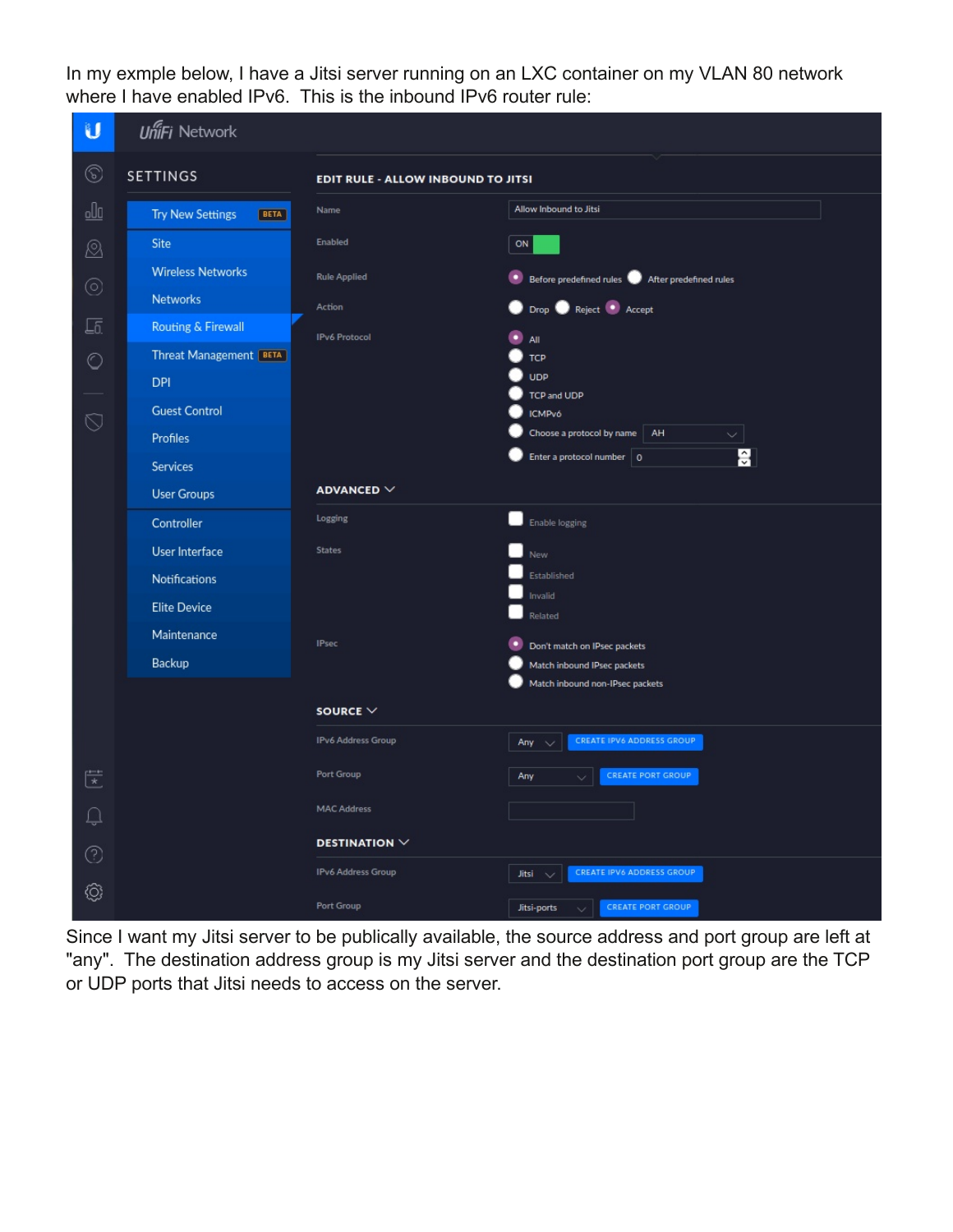|                           | STATIC ROUTES                                  | FIREWALL | PORT FORWARDING |              | <b>GEOIP FILTERING [BETA]</b> |
|---------------------------|------------------------------------------------|----------|-----------------|--------------|-------------------------------|
|                           | Rules IPv4                                     |          | Rules IPv6      | Groups       | Settings                      |
| <b>EDIT GROUP - JITSI</b> |                                                |          |                 | $\checkmark$ |                               |
| Name                      | Jitsi                                          |          |                 |              |                               |
| Type                      | Address IPv4 Address IPv6 Port                 |          |                 |              |                               |
| <b>Address</b>            | 2601:2c4:8101:e1:216:3eff:fe7a:881a<br>$+$ ADD |          |                 |              |                               |
| SAVE<br>CANCEL            |                                                |          |                 |              |                               |

Here is the address group. I got the address from an ifconfig in an ssh session to the server.

#### Here is the port group. These are the ports needed for the application.

|                                 | <b>STATIC ROUTES</b>           | FIREWALL PORT FORWARDING |            |        | <b>GEOIP FILTERING</b> [BETA] |
|---------------------------------|--------------------------------|--------------------------|------------|--------|-------------------------------|
|                                 | Rules IPv4                     |                          | Rules IPv6 | Groups | Settings                      |
| <b>EDIT GROUP - JITSI-PORTS</b> |                                |                          |            | $\vee$ |                               |
| Name                            | Jitsi-ports                    |                          |            |        |                               |
| Type                            | Address IPv4 Address IPv6 Port |                          |            |        |                               |
| Port                            | 10000                          |                          | $\times$   |        |                               |
|                                 | 443                            |                          | ×          |        |                               |
|                                 | 4443                           |                          | $\times$   |        |                               |
|                                 | 80                             |                          | ×          |        |                               |
|                                 | $+$ ADD                        |                          |            |        |                               |
|                                 |                                |                          |            |        |                               |
| SAVE<br>CANCEL                  |                                |                          |            |        |                               |

Unlike port forwarding, there is no requirement for address redirection at the DNS Server since every IPv6 system has its own global address that is reachable from the Internet. Therefore, unique DNS names can be granted for each system without the constaint of the router being the only device with an address.